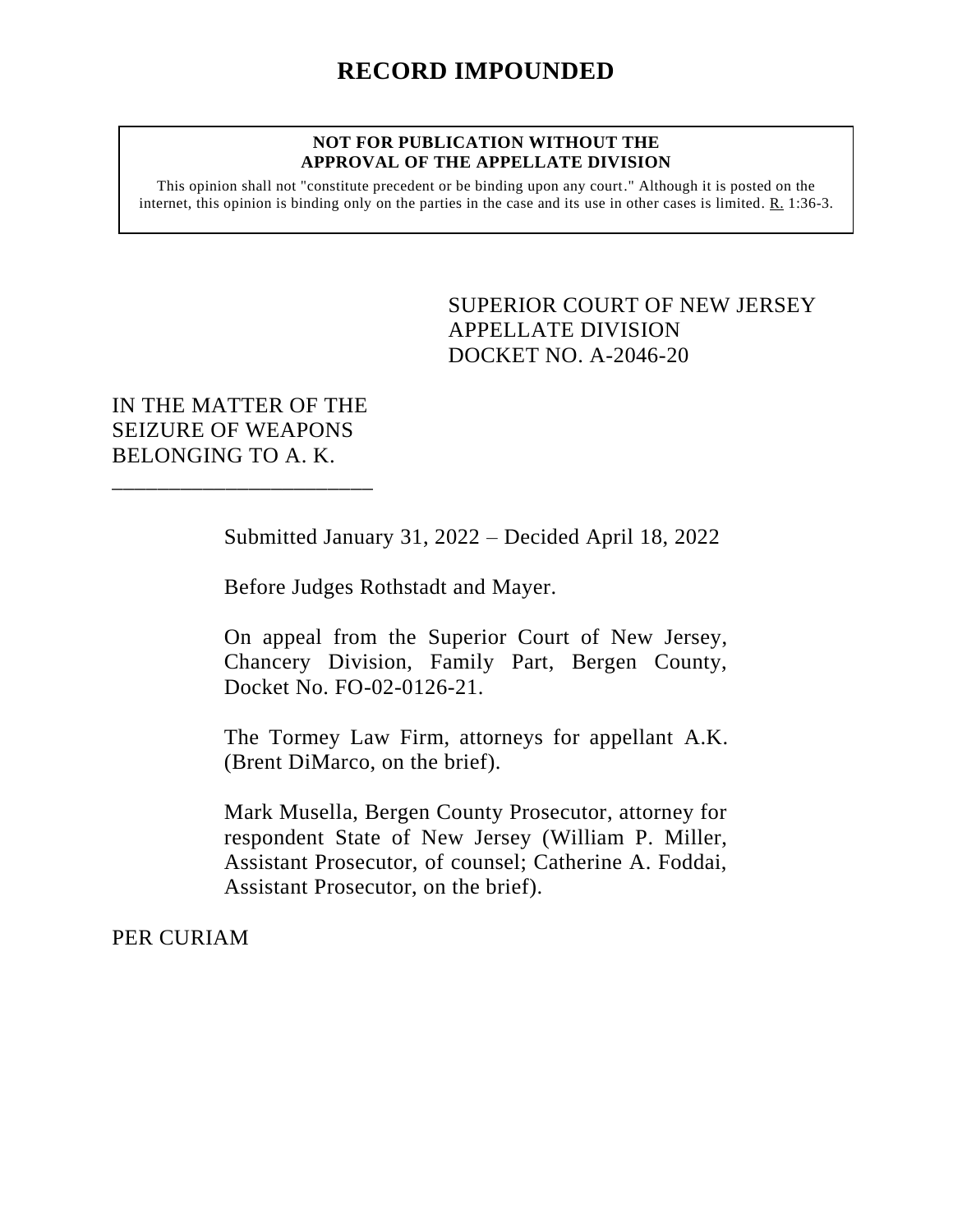A.K.<sup>1</sup> appeals from a February 19, 2021 Family Part order granting the State's application for forfeiture of his firearm, ammunition, and Firearms Purchaser Identification Card (FPIC), that were seized by law enforcement under the Prevention of Domestic Violence Act of 1991 (PDVA), N.J.S.A. 2C:25-17 to -35. After their seizure and the subsequent resolution of the domestic violence action, the State applied for forfeiture of A.K.'s weapon and FPIC under N.J.S.A. 2C:58-3(c)(5). Judge Mark T. Janeczko conducted a threeday forfeiture hearing before concluding that it would not be in the interest of the public health, safety, or welfare to return the weapon and FPIC to A.K., especially since there continued to exist a domestic violence situation.

On appeal, A.K. argues that the State failed to satisfy its burden to prove by a preponderance of the evidence that he posed a danger to public health, safety, or welfare. In support, he argues that he does not have a criminal background; has never been the subject of a final restraining order; has never been civilly committed or hospitalized for mental health issues; has no history of substance abuse; there was no showing during the trial that he ever misused or accidentally discharged his weapon; the incident was an expression of

<sup>&</sup>lt;sup>1</sup> We employ initials and pseudonyms for ease of reference and because the identities of alleged victims of domestic violence are excluded from public access and to protect private medical information. R. 1:38-3(d)(9) and (10).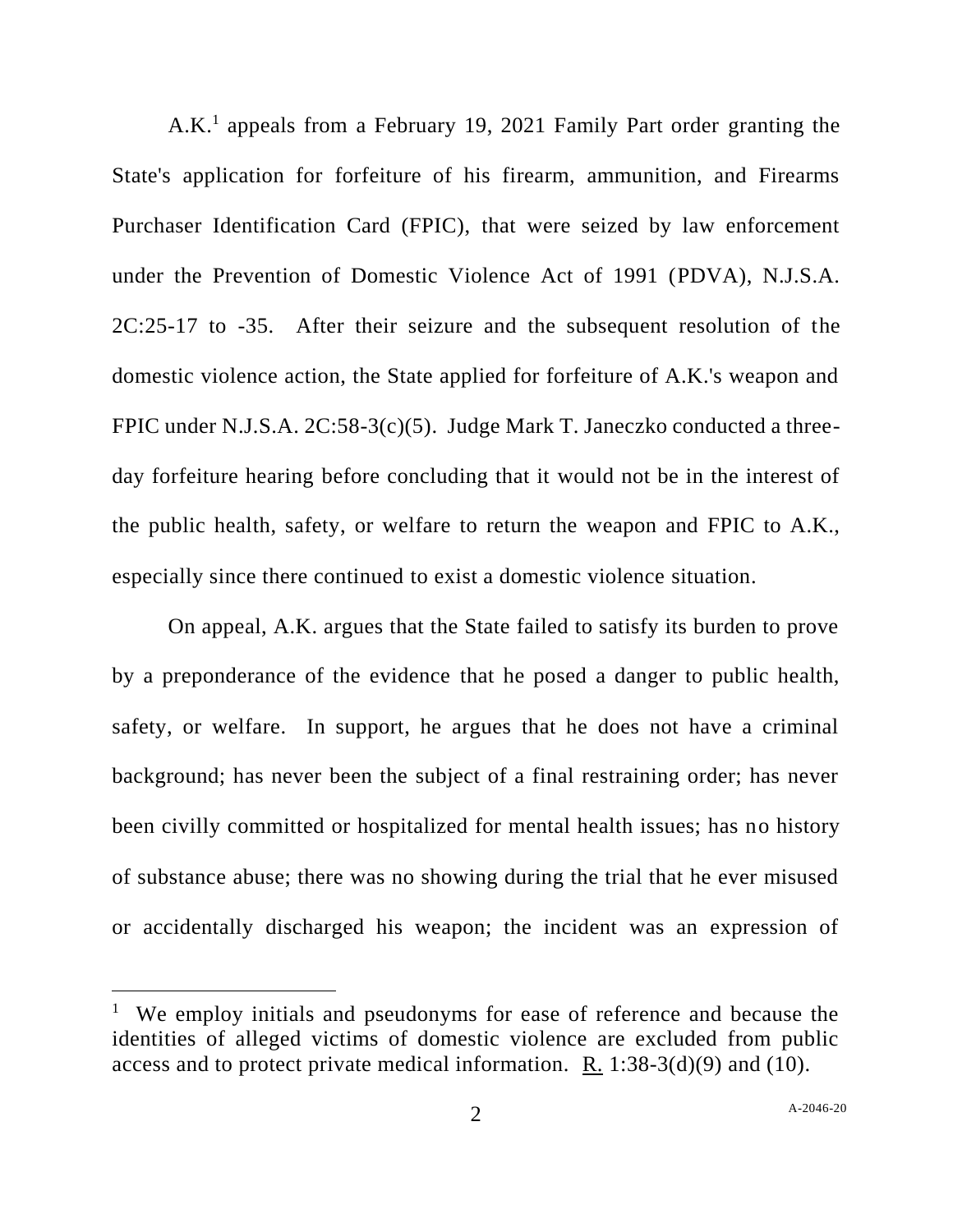frustration and his conduct was not as bad as in other cases where forfeiture was denied; and the local police chief did not object to the return of the seized weapon. We affirm.

The facts derived from the hearings held by the trial judge are summarized as follows. A.K. and D.S. were married in 2001. They have one son, born in 2007, who was diagnosed with autism at the age of two and is mostly nonverbal. Besides autism, the son suffers from behavioral conditions, such as Pica (ingestion of non-food items), self-harm behavior, and on occasion, has harmed others.

The couple began having marital issues beginning in 2018. There were a few domestic incidents before law enforcement became involved. Most, if not all, of the parties' disputes focused on their disagreement or lack of tolerance as to the other's care of their son. The incidents of unreported domestic violence included A.K allegedly being provoked by D.S.'s unsubstantiated periodic allegations of A.K.'s inappropriate behavior towards the son and challenges to his care of the boy, A.K. reacted by to D.S. by, among other things, raising his fist to her, punching a hole in a wall after a verbal altercation that followed an argument and, at another time, throwing a washcloth, soiled with their son's feces, at her face.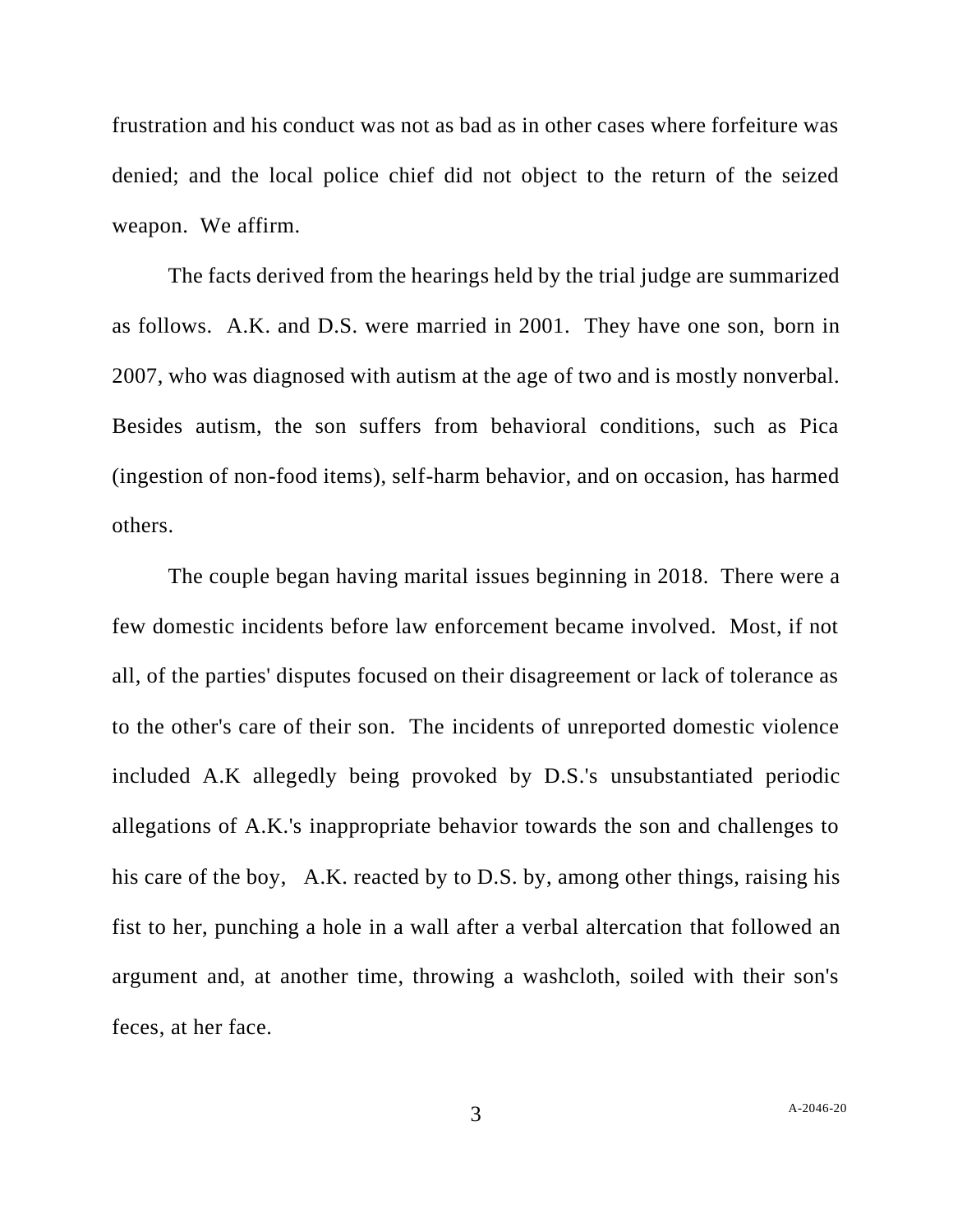A.K. described their relationship as "toxic" and he felt that it was "dammed if you do, dammed if you don't" type of a relationship where D.S. was never satisfied with what he was doing, "[e]ven if [he] did it exactly the way she wanted [him] to do it." He explained that D.S. "berated" him by calling him "stupid, . . . moron, [and] a refugee," and also saying that "she can't believe she married [him]." However, A.K. admitted that he also engaged in the same type of behavior.

D.S. described their relationship as "non-amicable" and she predicted that their divorce will be "contentious . . . in the upcoming weeks or months." Indeed, A.K. testified that he asked through his attorney for an amicable divorce, but that D.S. refused.

The only reported incident of domestic violence occurred on June 20, 2020. On that day, the son was self-harming in D.S.'s presence while she was trying to put him to bed. A.K. came into the room, noticed that D.S. was not restraining the boy, so A.K. did so, purportedly as directed by his son's doctors in order to stop him from hurting himself. A.K. became "very frustrated" that D.S. was not helping and was instead using her phone to film the episode. In response, A.K. admitted that he grabbed the phone from her hands and broke it.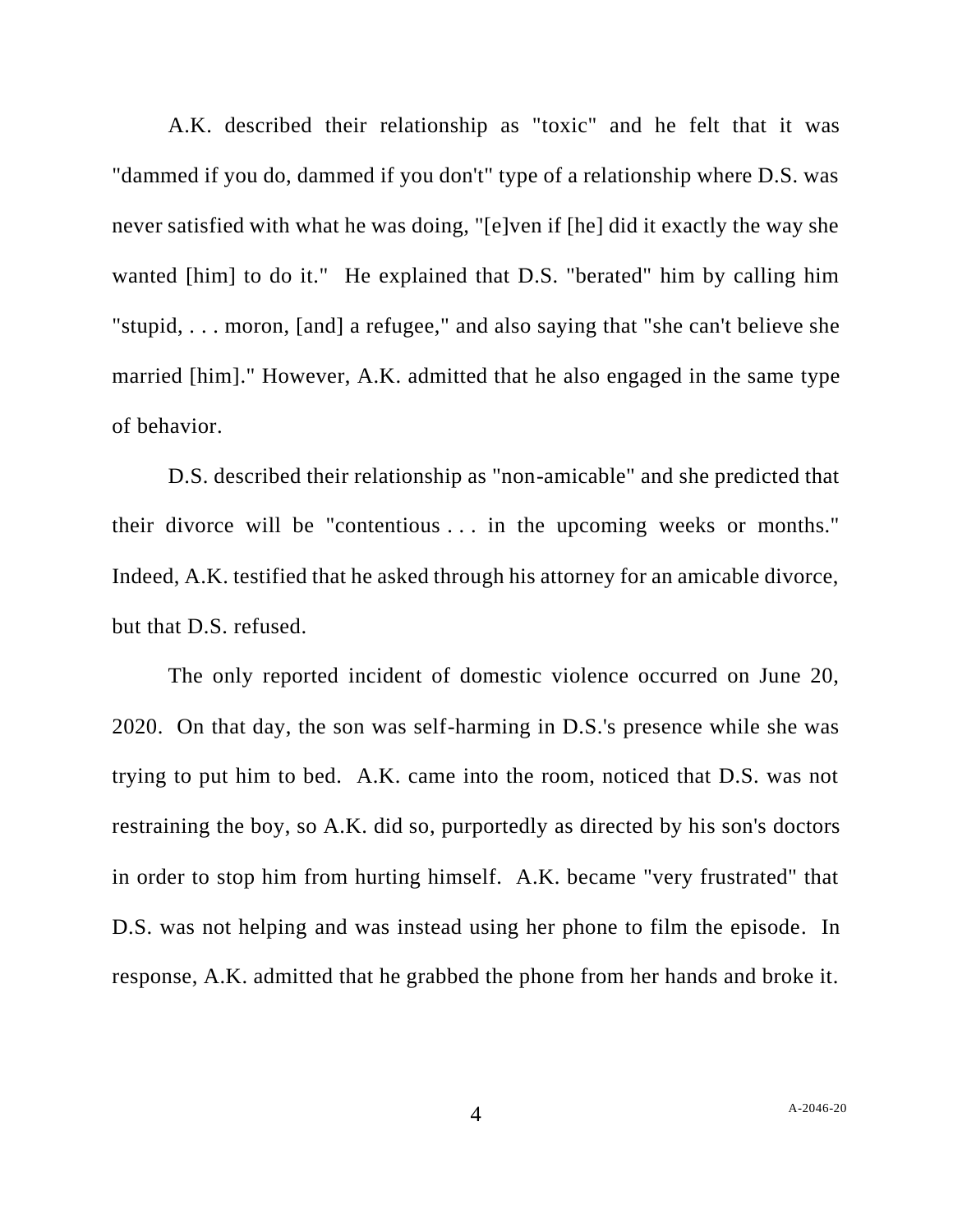D.S. called the police to report the incident. According to D.S., her call to the police, prompted A.K. to say, "I hope you know what you're doing."

A local police officer responded and asked A.K. to leave, which he did. But, as A.K. was walking past D.S., she testified that he told her, "[B]e careful." D.S. testified that she believed that A.K. was trying to censor what she told officers.

Thereafter, both parties sought the entry of temporary restraining orders (TRO), but the only one entered was issued to D.S. As part of the TRO, local police were authorized to search and seize A.K.'s weapons. On the same day, an officer seized A.K.'s weapon and ammunition. According to the officer, the weapon and ammunition had been "secured" separately in a "locked toolbox" in the basement of the home with the keys hidden in a separate drawer.

On July 20, 2020, the parties consented to the voluntary dismissal of the TRO, which limited contact between A.K. and D.S. In addition, while custody issues were to be determined at a later date, the parties agreed to supervised visitations for A.K.

Thereafter, the Bergen County Prosecutor's Office petitioned the Family Part for forfeiture of A.K.'s weapon, ammunition, and FPIC. Judge Janeczko held hearings on November 20, 2020, January 27, 2021, and February 18, 2021,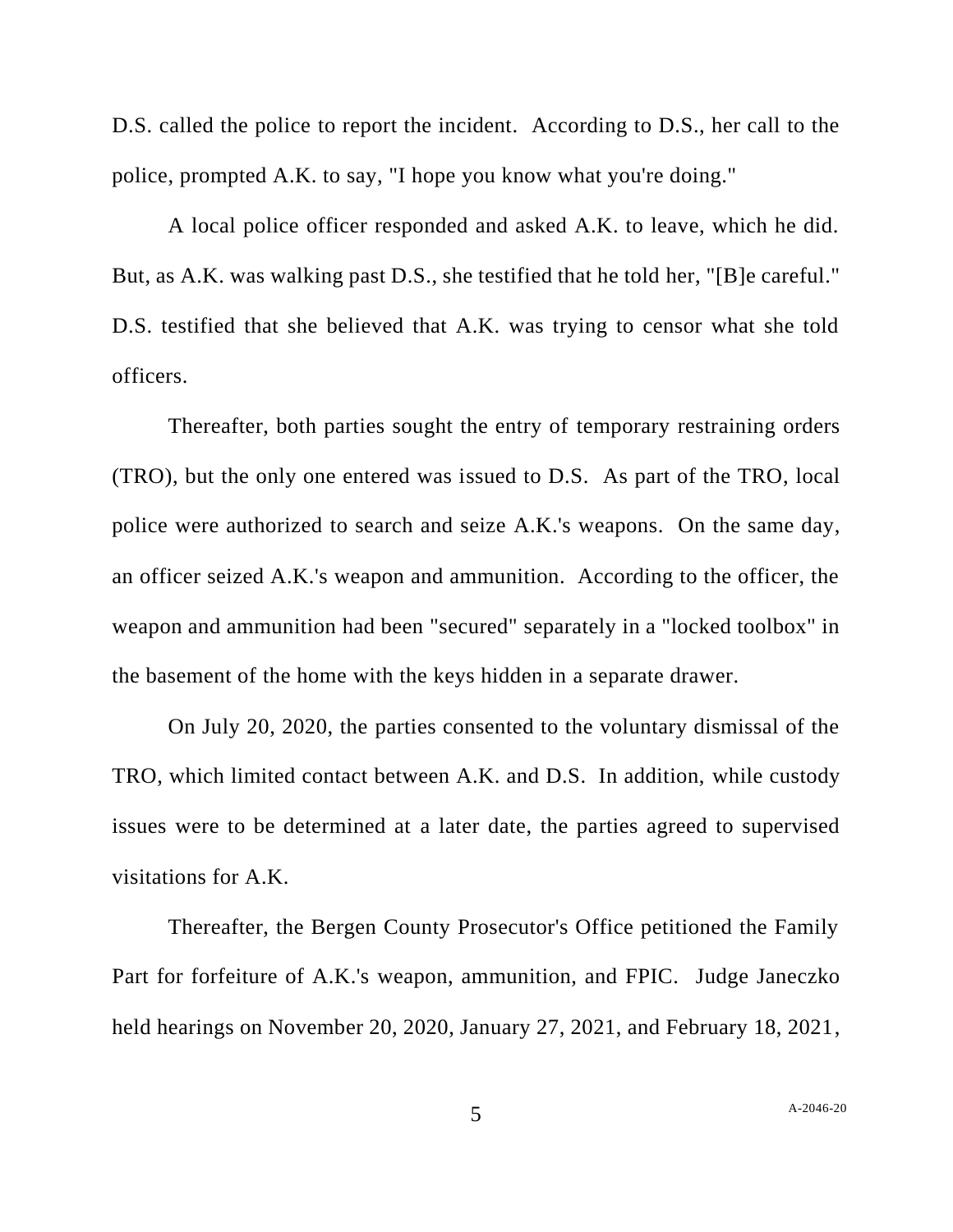where he heard testimony from A.K., D.S., and the responding officer. Also, during the first day's hearing, the parties stipulated that the local police chief did not object to the return of A.K.'s weapon or FPIC. The judge issued his oral opinion on February 18, 2021, granting the forfeiture. On the following day, February 19, 2021, the judge entered his order.

In his oral opinion, the judge granted the State's motion to forfeit A.K.'s weapons because he found it was clear that "a domestic violence situation between the [parties] still exists." The judge relied upon the "totality of the circumstances" and not simply the June 20, 2020 incident in a vacuum, but also the "build-up to that" incident, including the parties' "frustration leading to anger" over their son's self-injuring behavior, and the "disagree[ment] on the protocol that should be followed regarding [their] child."

The judge also found that "the parties [were] currently going through or in the middle of a rather contentious divorce." While he acknowledged that "not every party who is going through a difficult divorce . . . should lose their constitutional rights," he explained that his "concerns [were] based upon the familial relationship that currently exist[ed]" between the parties. He observed that "[t]he son seems to be a focal point, and rightly so, between these parties,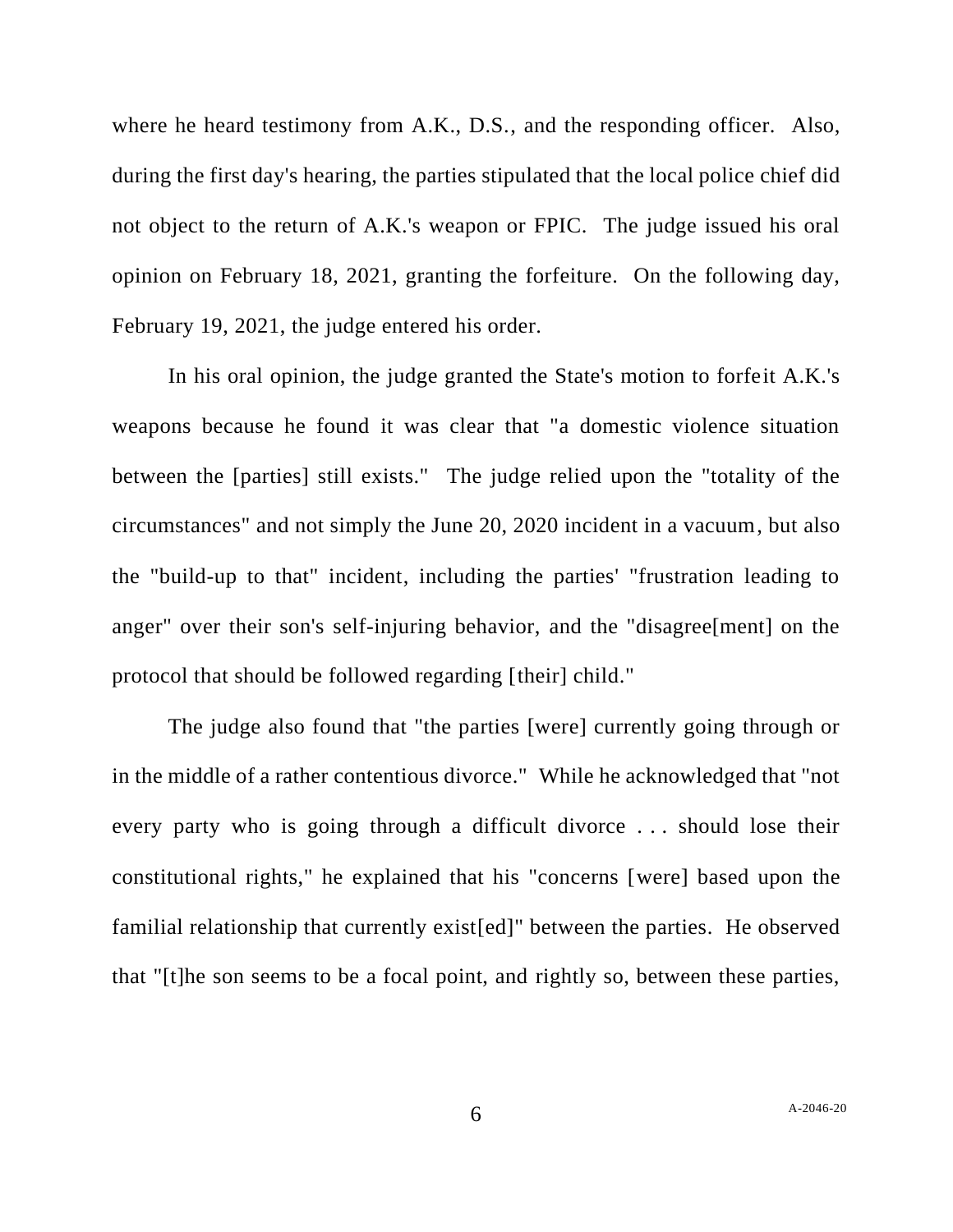but it was a focal point to the extent that [A.K.] found his ownership of the gun to be a coping mechanism, to help keep his mind off his son's disability."

Although the judge found that D.S. "embellished some of her testimony," A.K.'s "honest" and credible testimony confirmed her testimony "on a number of very critical issues." For instance, A.K. confirmed that "he did, in fact, break her phone during a disagreement" and that the son's "self-injuring condition," contributed to "much [of the] frustration leading to anger in th[e] household and between [the] parties." The judge considered A.K.'s testimony that he also "asked for a restraining order because he felt he needed one for his safety [but] was denied" as well as D.S.'s call to "the mobile crisis unit on the night [of June 20, 2020]." In this regard, the judge noted his "great[] concern[]" with the June 2020 incident and observed that he "cannot help but think if there was easy access to a weapon at that point, what could have occurred."

The judge also observed that "to a degree, [A.K.] did control his anger but he did act out by breaking the phone" and "raising a fist towards [D.S.'s] face and making threatening statements." He was concerned about the continued exacerbation of events, and their interactions "getting worse." He also recognized, through A.K.'s testimony, that his inability to enjoy regular visitation with the son is an "added dose of frustration" because D.S. insisted on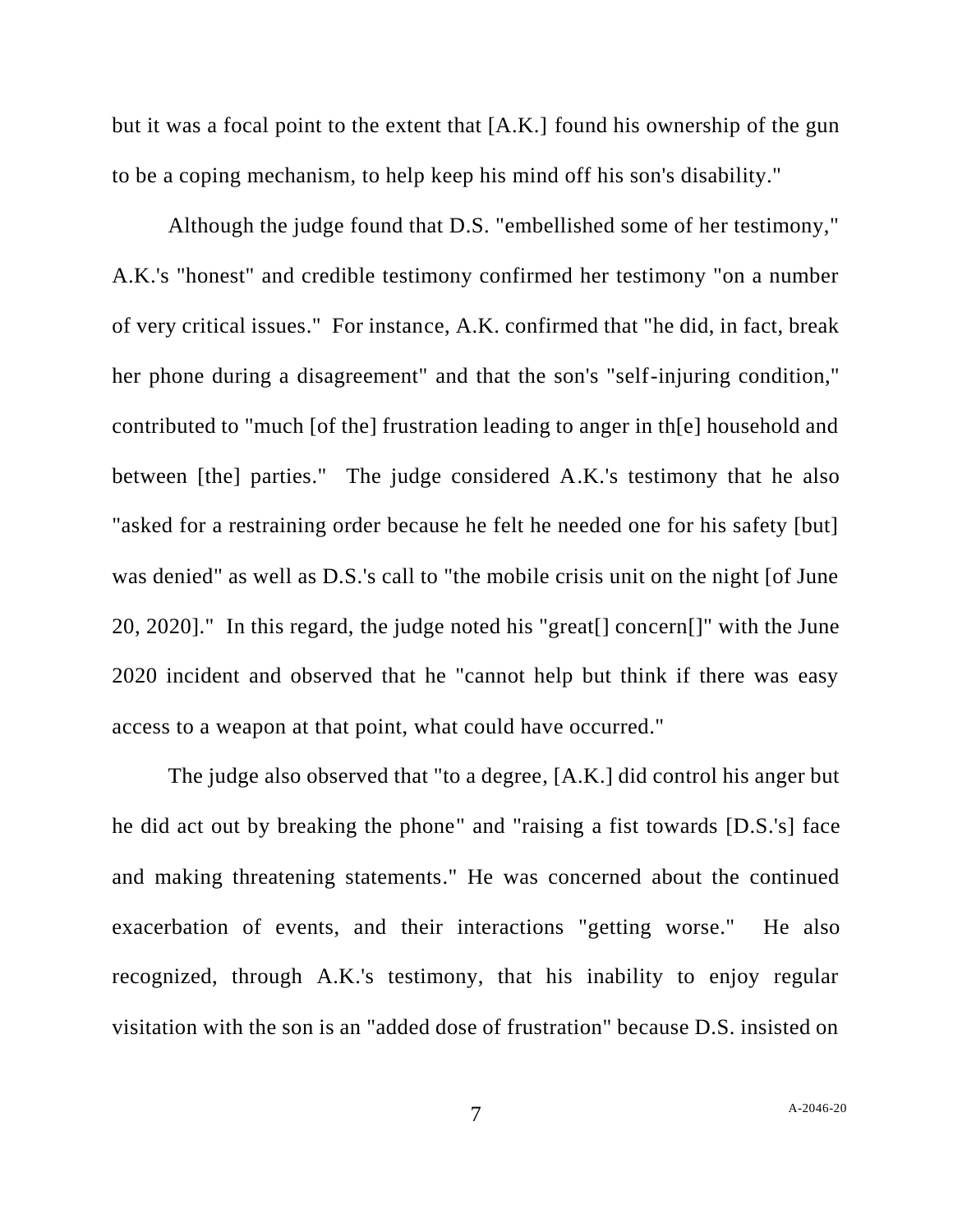supervised visitations and due to the pandemic, he has not been able to find a supervisor.

Considering the totality of the circumstances, the judge ultimately stated that he was "aware of [A.K.'s ] constitutional rights, but [had] to weigh the [public] safety." He further reasoned that forfeiture was necessary because "inject[ing] weapons into this situation" is "gravely concern[ing]" in light of the continuing anger demonstrated and the continuing existence of a "domestic situation . . . between the parties." This appeal followed.

In our review of an order granting forfeiture, we "accept a trial court's findings of fact that are supported by substantial credible evidence," In re Return of Weapons to J.W.D., 149 N.J. 108, 116-17 (1997), "[b]ecause 'a judicial declaration that a defendant poses a threat to the public health, safety or welfare involves, by necessity, [is] a fact-sensitive analysis,'" In re Forfeiture of Pers. Weapons Belonging to F.M., 225 N.J. 487, 505 (2016) (first quoting State v. Cordoma, 372 N.J. Super. 524, 535 (App. Div. 2004); and then quoting J.W.D., 149 N.J. at 116-17). Family Part judges' findings are entitled to deference because "they are judges who have been specially trained" in family matters. J.D. v. M.D.F., 207 N.J. 458, 482 (2011). Therefore, "we do not disturb the factual findings and legal conclusions of the trial judge unless we are convinced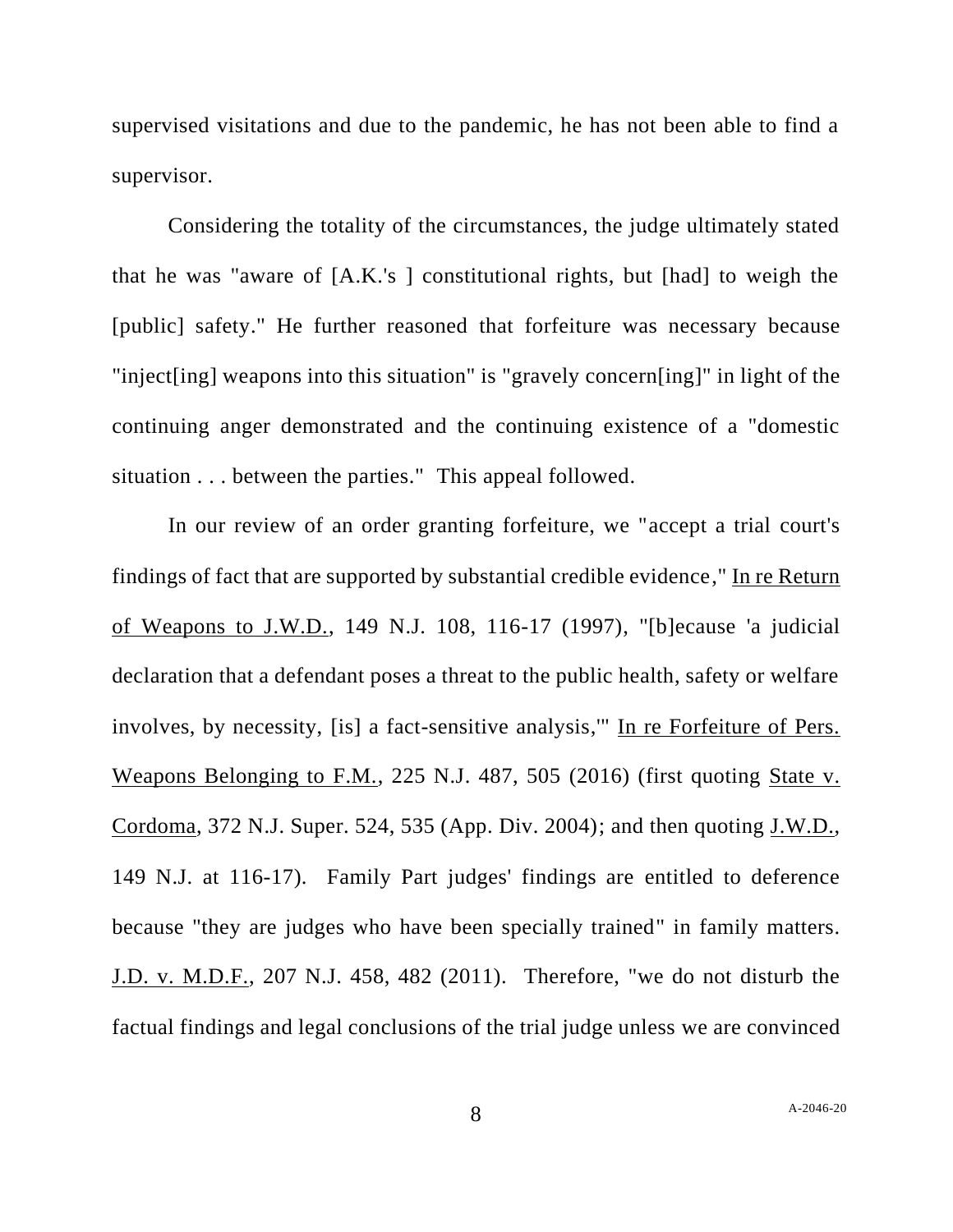that they are so manifestly unsupported by or inconsistent with the competent, relevant and reasonably credible evidence as to offend the interests of justice[.]" Rova Farms Resort, Inc. v. Invs. Ins. Co. of Am., 65 N.J. 474, 484 (1974) (quoting Fagliarone v. Twp. of N. Bergen, 78 N.J. Super. 154, 155 (App. Div. 1963)). However, we review a trial court's legal conclusions de novo. In re N.J. Firearms Purchaser Identification Card by Z.K., 440 N.J. Super. 394, 397 (App. Div. 2015).

As already noted, weapons and associated FPICs can be seized under the PDVA. The PDVA's purpose is "to assure the victims of domestic violence the maximum protection from abuse the law can provide." F.M., 225 N.J. at 509 (quoting N.J.S.A. 2C:25-18). "Because the presence of weapons can heighten the risk of harm in an incident of domestic violence, the [PDVA] contains detailed provisions with respect to weapons." State v. Harris, 211 N.J. 566, 579 (2012).

The PDVA provides an officer "who has probable cause to believe that an act of domestic violence has been committed," the authority to seize weapons "upon observing or learning that a weapon is present on the premises," and where "the officer reasonably believes [such weapon] would expose the victim to a risk of serious bodily injury." N.J.S.A. 2C:25-21(d)(1). In addition, if the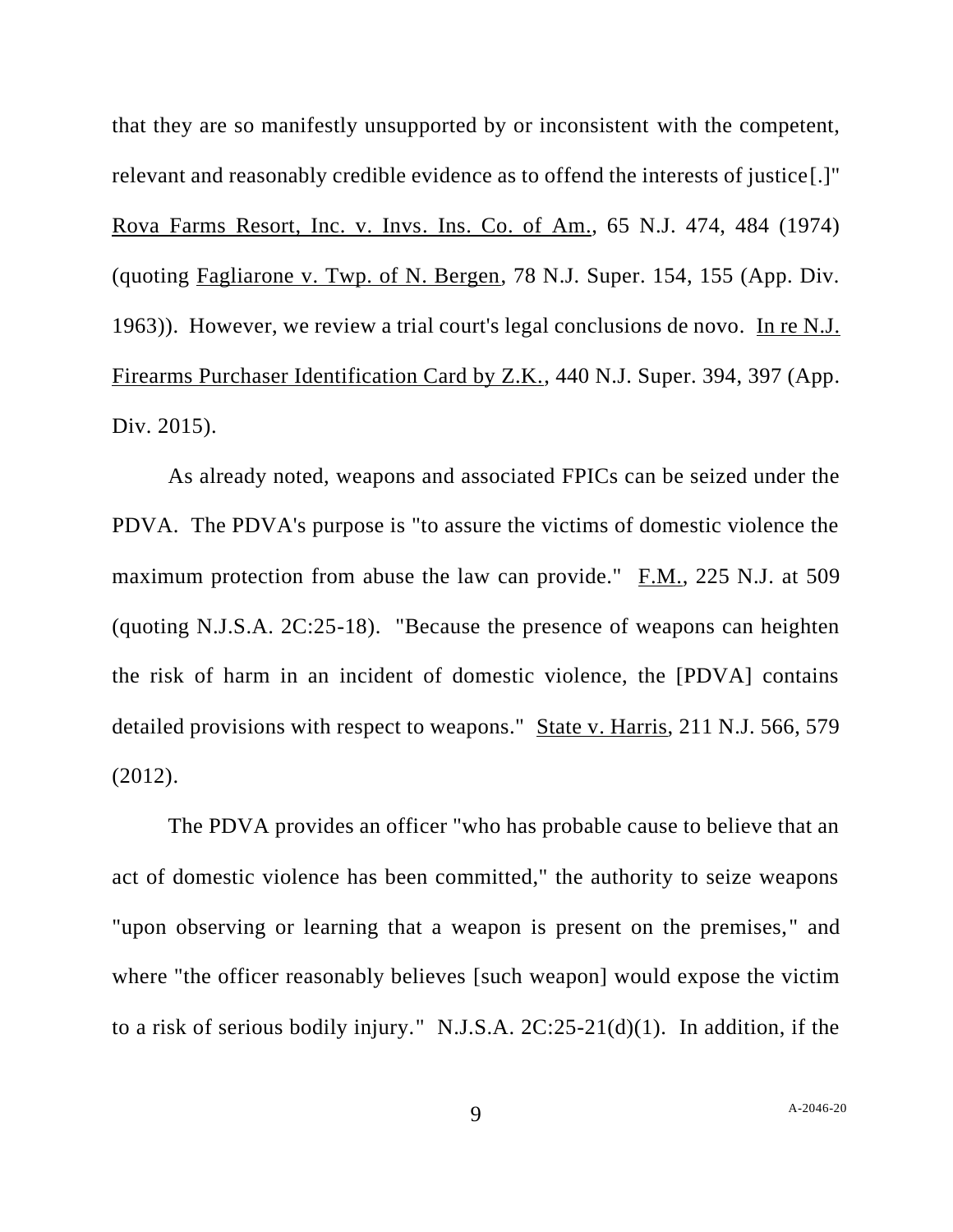"officer seizes any firearm pursuant to [the statute], the officer shall also seize [the FPIC] issued to the person accused of the act of domestic violence." N.J.S.A. 2C:25-21(d)(1)(b).

Any firearm seized under the PDVA must be returned to the owner within forty-five days of seizure unless the prosecutor pursues a forfeiture action. N.J.S.A. 2C:25-21(d)(3). If forfeiture is pursued, after a hearing, the application must be denied unless the court determines that the weapon's owner suffers from a "disability," N.J.S.A. 2C:58-3(c), or that the domestic violence action has not been dismissed, N.J.S.A. 2C:25-21(d)(1)(3), or the court determines the domestic violence situation still exists, ibid. "The burden is on the State to prove 'by a preponderance of the evidence, that forfeiture is legally warranted.'" F.M., 225 N.J. at 508 (emphasis omitted) (quoting Cordoma, 372 N.J. Super. at 533).

Under N.J.S.A. 2C:58-3(c)(8), "[n]o handgun purchase permit or [FPIC] shall be issued . . . . [t]o any person whose firearm is seized pursuant to the [PDVA] and whose firearm has not been returned[.]" Ibid. While under our state law, any "person of good character and good repute in the community" may obtain a firearm, that right is limited where certain statutory "disabilities" under N.J.S.A. 2C:58-3(c) exist.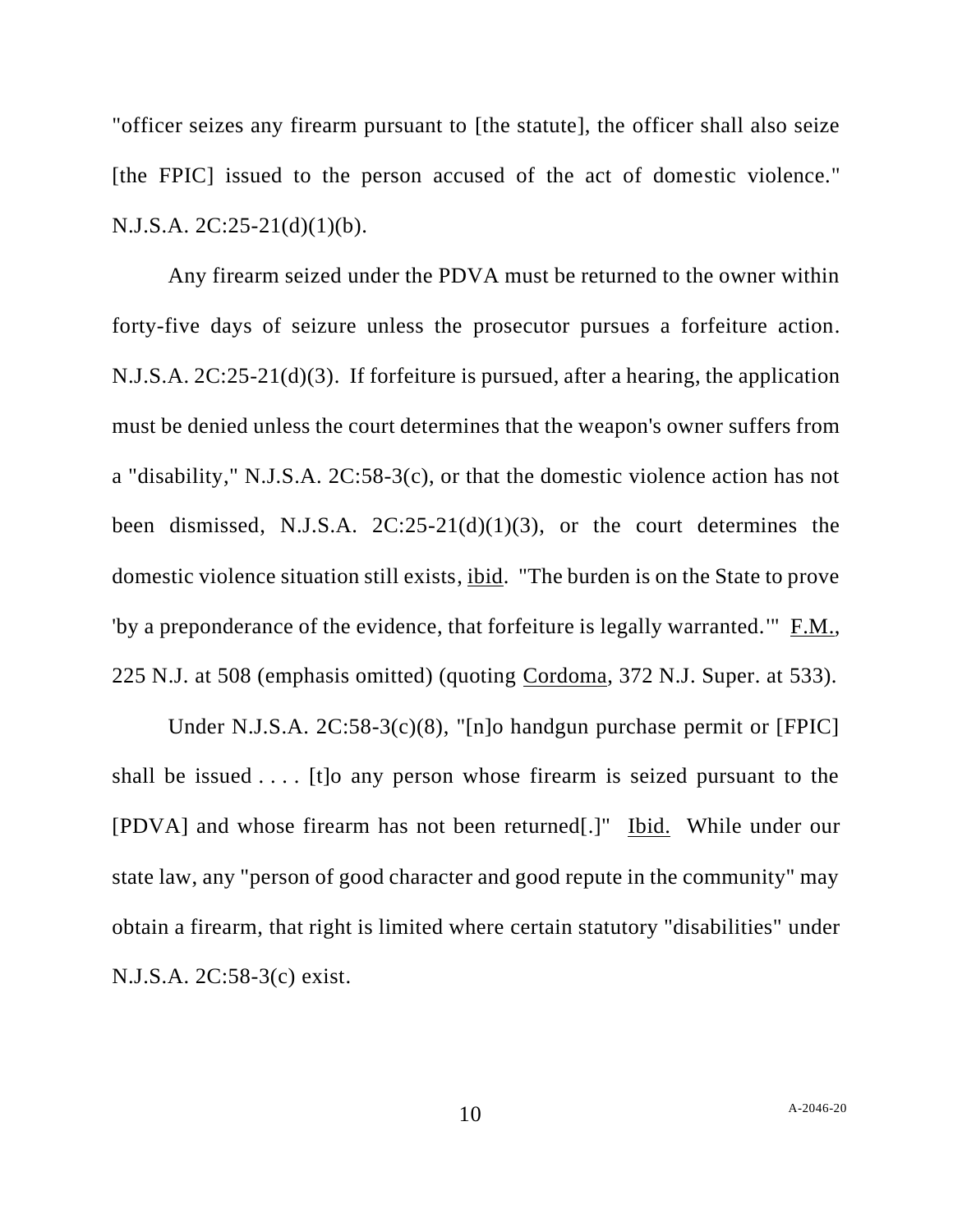Accordingly, "[t]he [s]tate retains the statutory right to seek the forfeiture of any seized firearms provided it can show that defendant is afflicted with one of the legal 'disabilities' enumerated in under N.J.S.A. 2C:58-3(c)." Cordoma, 372 N.J. Super. at 533. Among those not entitled to the return of their weapon and FPIC is "any person where the issuance would not be in the interest of the public health, safety or welfare[.]" N.J.S.A. 2C:58-3(c)(5). In addition, a FPIC "may be revoked by the Superior Court of the county wherein the card was issued, after hearing upon notice, upon a finding that the holder thereof no longer qualifies for the issuance of the permit." N.J.S.A. 2C:58-3(f).

This "statutory design is to prevent firearms from coming into the hands of persons likely to pose a danger to the public." F.M., 225 N.J. at 507 (alteration in original) (quoting State v. Cunningham, 186 N.J. Super. 502, 511 (App. Div. 1982)). Further, "[b]ecause the presence of weapons can heighten the risk of harm in an incident of domestic violence," there is an interplay between the PDVA and N.J.S.A. 2C:58-3 to ensure that "victims of domestic violence [have] the maximum protection from abuse the law can provide." F.M., 225 N.J. at 509-10 (first quoting N.J.S.A. 2C:25-18; and then quoting Harris, 211 N.J. at 579).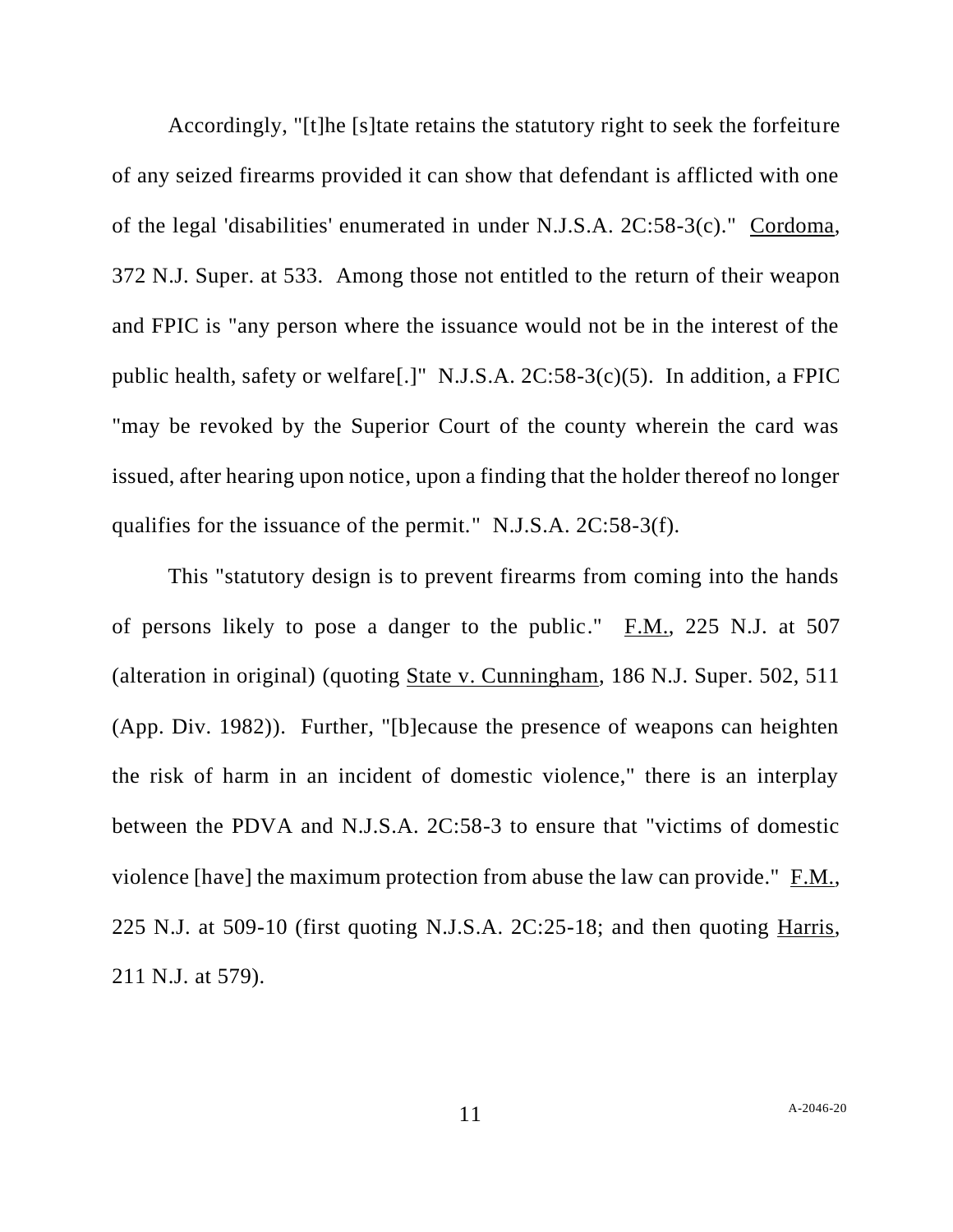With these guiding principles in mind, we turn to A.K.'s argument on appeal that this case is distinguishable from those where we have upheld a trial court's decision to seize weapons. He observes that unlike those cases, he no longer lives with his wife, has filed for divorce, and that the record does not show that he had any contact with D.S. after June 20. Further, he notes that even when they were living together, "police were not called to their home on multiple occasions."

Moreover, A.K. compares the facts of this case to other cases, to argue that the parties' situation is more akin to cases where the behavior was demonstrably worse but nevertheless in those cases the weapons were not forfeited. He concedes that he is in a "frustrating position" because of their child's issues, and D.S.'s uncooperativeness in "attempting to control their son's conduct." "Consequently, [he] vented his frustration" much like in the cases where there was no finding of threat to the public safety. Additionally, he argues that unlike other cases where the gunowner was accused of some form of physical altercation, but there was nonetheless no finding of threat to the public, he has "never engaged in any form of physical contact with [D.S.] and [even] her own attorney advised her that [the] chances of obtaining an order [of protection] are 'next to none.'"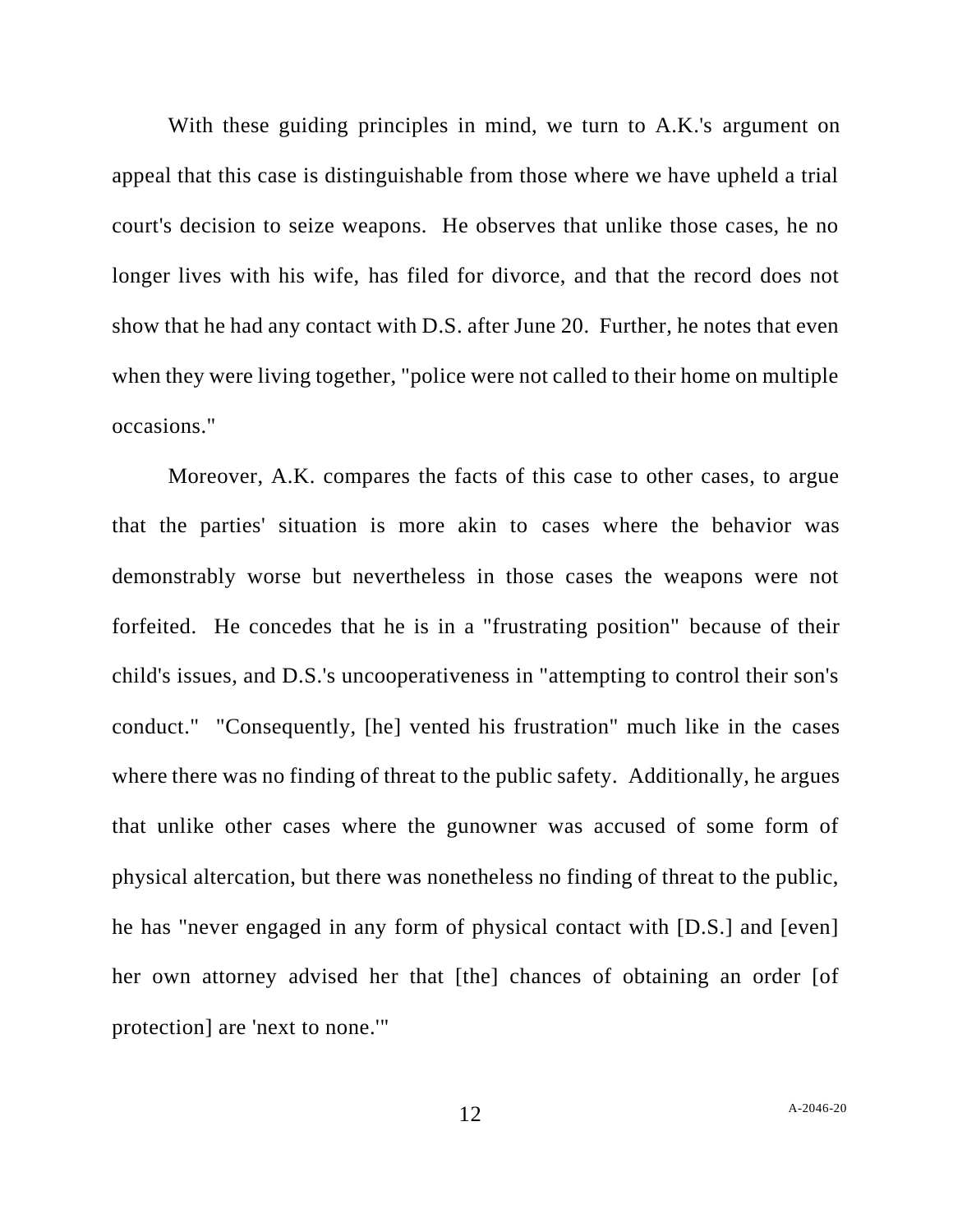Citing to a non-binding unpublished decision, A.K. contends that the judge "improperly speculated about future conduct" when he expressed "concerns regarding the future and inserting a weapon into the situation." A.K. asserts that the judge stated that "because of the potential for danger, there is in fact, danger that exist[s]." He observes that the judge's statement—"this Court cannot help but think if there was easy access to a weapon at that point, what could have occurred,"—ignored the fact that the "evidence presented at the hearing demonstrate[d] what would happen if a firearm was available." He notes that "[t]hroughout the marriage, there were firearms in the home" but that "[n]evertheless, [he] never used or even threatened to use a gun against his family." Last, he asserts that the local police chief did not object to the return of his weapon, ammunition, and FPIC.

We are unpersuaded by A.K.'s contentions. We conclude that Judge Janeczko correctly granted the application for forfeiture substantially for the reasons expressed by the judge in his cogent oral decision.

In this case, the parties' testimony indicated that they actively disparaged each other; that the discord has been escalating for some time; that A.K. had threatened D.S.; that he grabbed D.S.'s phone from her hand and destroyed it; and that the acrimony will continue. While it may be true that some of the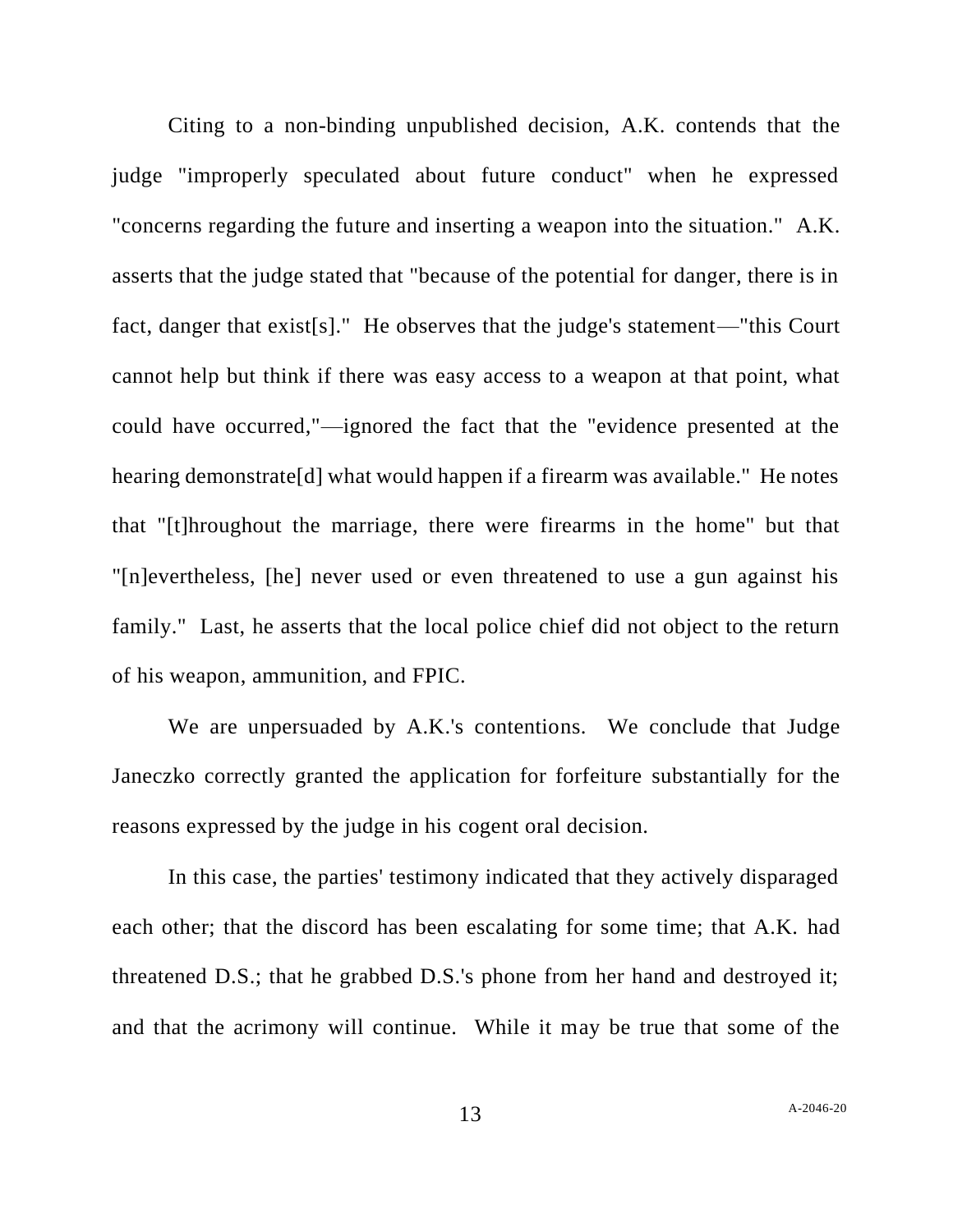tension has been eased because the couple no longer live together, the source of tension—their son's care—has not been eased because they fiercely disagree over that topic.

Moreover, as the judge noted, there is a new source of frustration for A.K.: the inability to see his son, whom he has lived with throughout the child's life, because he has not been able to find someone to supervise his visitations. This inability to see his son, except through video chats, indicates that distance will not improve the familial discord. Moreover, A.K.'s testimony that discharging his weapon at the range is his "coping mechanism," supports the judge, who is best equipped to get a "feel of the case," D.C. v. F.R., 286 N.J. Super. 589, 601 (App. Div. 1996), finding under N.J.S.A 2C:25-21(d)(3) that domestic violence still exists. See also Z.K., 440 N.J. Super. at 359 ("We are aware that live testimony can convey nuances that a cold record cannot.").

In addition, A.K.'s assertion that the lack of a criminal record, continued employment, and his physical acts were not as severe as in other cases is unpersuasive because N.J.S.A.  $2C:58-3(c)(5)$  does not require the existence of a criminal record, lack of employment, or a specific level of physical action. Here, forfeiture of the weapons was properly based on the current domestic violence situation which, over time, as conceded by A.K., has been escalating. Indeed, it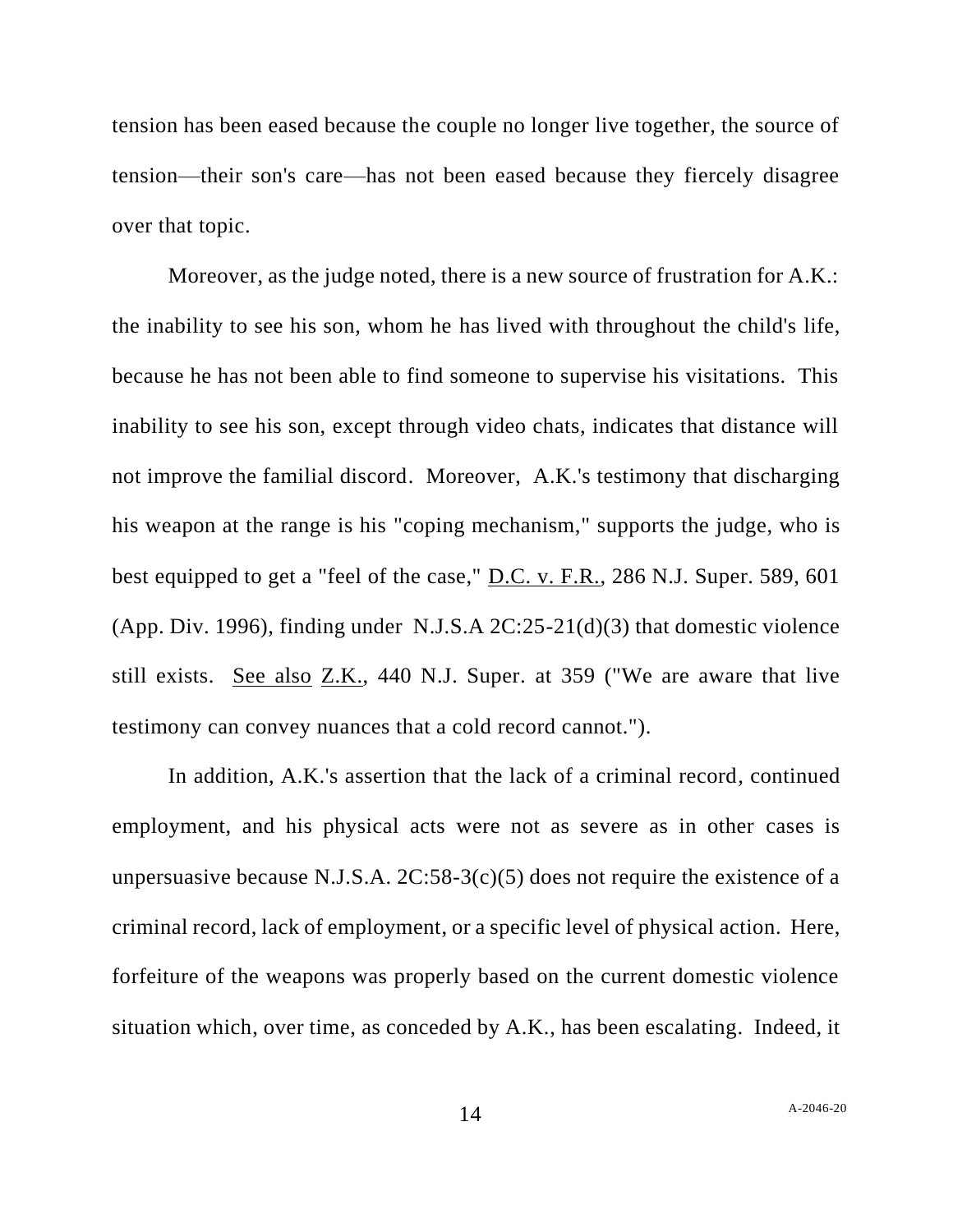began with verbal threats, continued with punching a hole in the wall, escalated to throwing a washcloth with feces, and finally cumulated when A.K. physically took D.S.'s phone from her hand and destroyed it. While it is true an expression of "frustration" is insufficient to seize weapons, State v. One Marlin Rifle, 319 N.J. Super. 359, 372 (App. Div. 1999), violent behavior can satisfy the standard, see Hoffman v. Union Cnty. Prosecutor, 240 N.J. Super. 206, 213-14 (App. Div. 1990). See also Z.K. 440 N.J. Super. at 358-59 (agreeing with the trial court's assessment that "history of discord between the couple" suggested that a firearm did not belong in such an environment).

Further, A.K.'s argument that the judge ignored evidence demonstrating of "what would happen if a firearm was available" illustrates A.K.'s misunderstanding of the judge's concerns. The judge did not ignore the evidence that demonstrated that the weapon was found in a secure location. Instead, the judge found his concern was not alleviated by the weapon being stored in a secure location. In other words, the judge weighed the fact that the weapon was secured against the escalating discord between the parties and the continued pressures that they face regarding their son, and he appropriately gave more weight to the latter.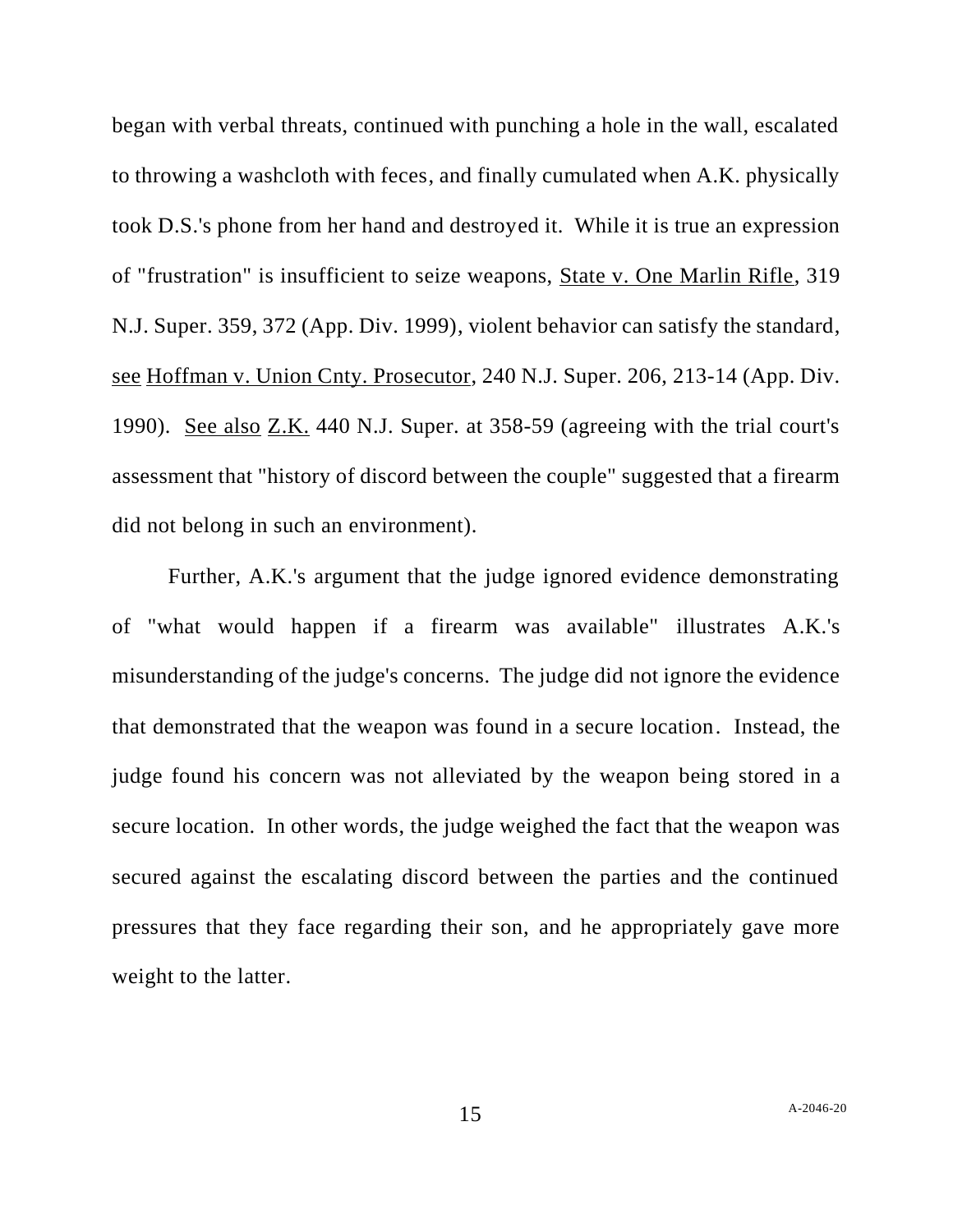Moreover, A.K.'s conduct need not involve weapons to support the conclusion that he is unfit or poses a threat to a person in particular or the public in general. See Hoffman, 240 N.J. at 213-14. Indeed, "[t]he statute as written does not require [a] court to wait for an individual to use a weapon inappropriately before ordering forfeiture."  $F.M., 225 N.J.$  at 514. "Such a result would be contrary to the objective of the [PDVA] to provide maximum amount of protection to victims of violence, and the 'statutory design . . . to prevent firearms from coming into the hands of persons likely to pose a danger to the public.'" Id. at 514-15 (second alteration in original) (quoting Cunningham, 186 N.J. Super at 511).

Last, A.K.'s argument that the local chief of police provided a letter stating that he did not object to the return of A.K.'s weapons is also unpersuasive. The judge acknowledged that the parties stipulated to the existence of the letter but it was not admitted into evidence and is not part of the record on appeal. Thus, there is no indication or testimony in the record as to why the chief did not object to returning A.K.'s weapon, including the information he considered or whether it was based on an investigation. As such, the letter does not outweigh the judge's finding that domestic violence is still an existing issue that warranted the forfeiture that the judge ordered.